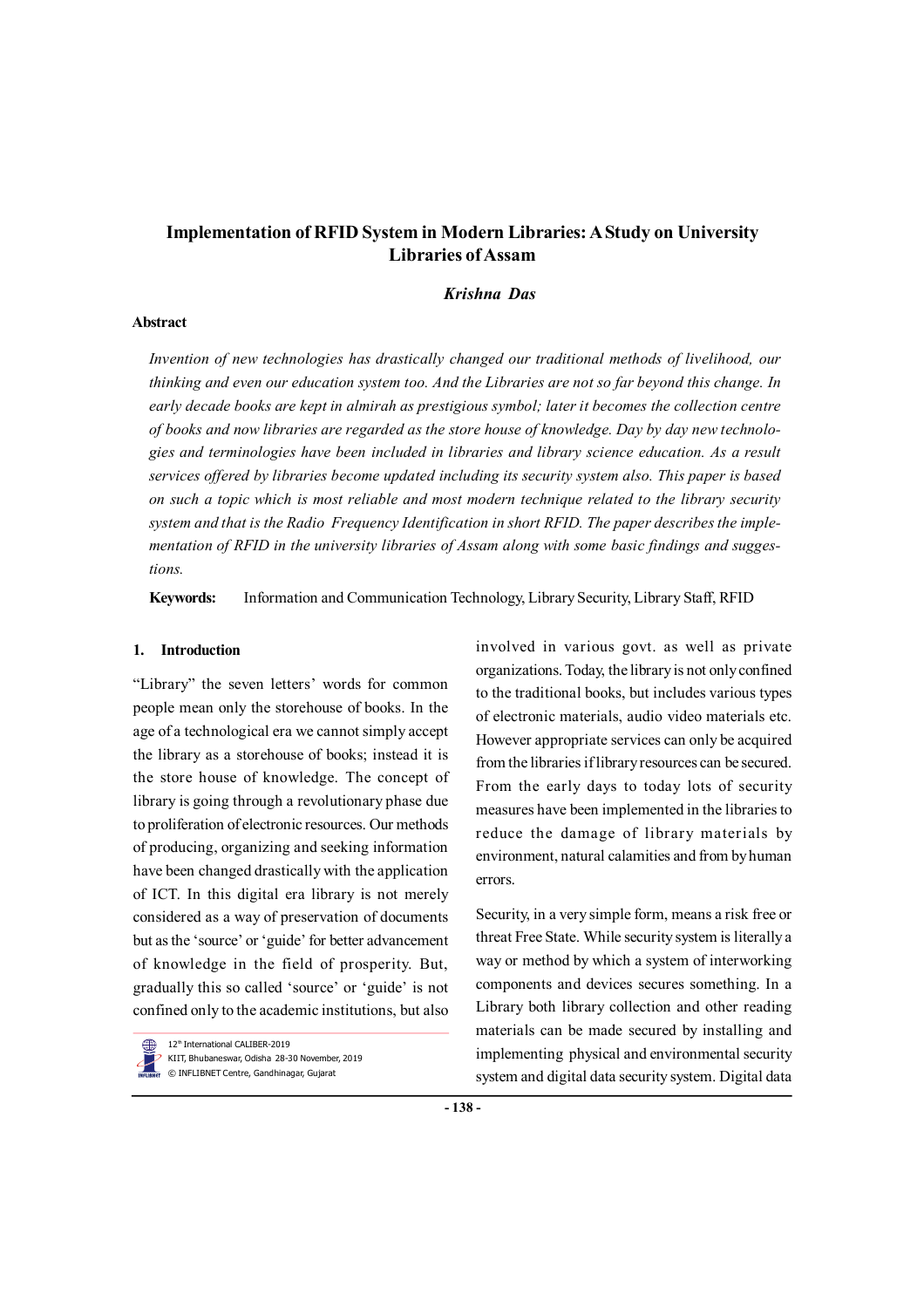#### **Implementation of RFID System... 12th International CALIBER-2019**

security system generally refers to the security system of both information and computer security from the unauthorized access of data. While physical and environmental security system involves traditional as well as electronic security systems. Lock and key system, installing grills on windows, single door entry- exit system, signature of every library users etc. can be treated as the traditional security system; on the other hand, CCTVs, RFID, electronic recording, biometrics, smart cards, glass break sensor etc,. are treated as electronic security systems. In today's context modern libraries which are automated and ICT based service provided consider RFID as the most secured security system for the libraries. Radio Frequency Identification (RFID) is a type of auto-identification technology. This grouping also includes bar codes, optical character readers, and biometric technologies. Each of these technologies allows the transmission and connection of unique information about an object or person to a set of data. This is achieved by RFID using radio waves. The main objective of adopting RFID for today's libraries is to increase efficiency and reduce costs. Automation and self-service can help libraries of all sizes achieve these goals, and RFID has the added advantage of providing security for the range of different media available in libraries as well.

#### **1.1 RFID- Definition with its brief History**

RFID can be considered as a generic term of technologies that identifies any object or human being automatically through radio waves. There are several methods of identification, but the most common is to store a serial number that identifies a person or object, and perhaps other information, on a microchip that is attached to an antenna (the chip and the antenna together are called an RFID

transponder or an RFID tag). The antenna enables the chip to transmit the identification information to a reader. The reader converts the radio waves reflected back from the RFID tag into digital information that can then be passed on to computers that can make use of it. Radio frequency identification (RFID) is part of the family of Automatic Identification and Data Capture (AIDC) technologies that includes 1D and 2D bar codes. RFID uses an electronic chip, usually applied to a substrate to form a label, which is affixed to a product, case, pallet or other package. The information it contains may be read, recorded, or rewritten.

### (Source: [https://www.rfidjournal.com/faq/show?49\).](https://www.rfidjournal.com/faq/show?49).)

Radar was created in the U.S. in the early 1930s by Scottish physicist Sir Robert Alexander Watson-Watt—to warn of approaching planes while they were still miles away. Radar was refined in the 1940s and RFID was developed as a mixture of radar and radio wave. RFID-related technology was studied in labs in the 1950s. Inventors started to apply radio frequency technology to devices directed at nonmilitary markets during the 1960s. Academic institutions, public laboratories and autonomous scientists are all working in the 1970s to create RFID technology. Work at this moment was directed at collecting electronic tolls, monitoring animals and vehicles, and automating the plant. RFID was fully introduced commercially in the 1980s and 1990s.

The introduction of RFID norms and improved technology led to miniaturisation in the 2000s and from 2000 onwards RFID is used in various sectors including libraries to prevent theft.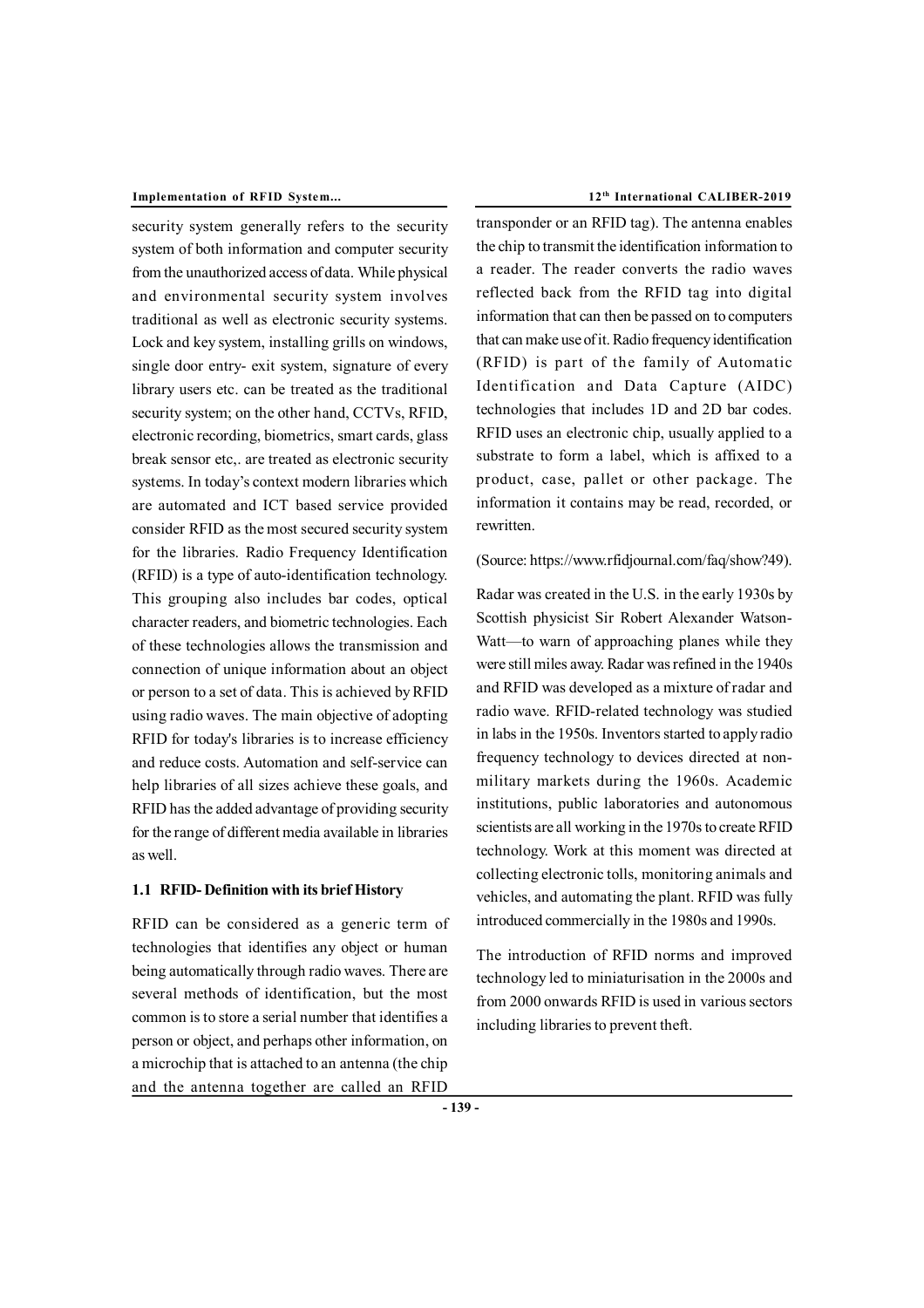

**Fig 1: History and development of RFID in chronological order**

#### **1.1.1 Components of RFID**

A standard RFID system consists of mainly four parts-

- RFID tags that are electronically programmed with unique information.
- Antenna that provides the vital link between reader and tag, serving as the medium that moves data back and forth.
- \* Reader/coupler which is the link between RFID tags and server/ PC.
- $\div$  Server/PC which is the link between the Reader and library automation system.

# **1.1.2. The Process of RFID Library Management System**

The library employees are generally well trained to deal with this technological setting in RFID implemented library systems. Therefore, library employees are trained in tagging books. Inside the bound cover, the tags are labeled to protect the tags from becoming spoiled. The tags are then usually covered by the logo labels of the Institute. Tagging is done by placing the tagged book on the reader and the information of the book is tagged onto the tags using the application of library management software. When the book is issued the details from the tag are read into the database by placing the book on the reader and then the book is issued. In case if anyone takes the books without issuing then the reader at the entry exit point beeps sending alarm to the library staff about the unauthorized movement of the book. In case if anyone takes the books without issuing then the reader at the entry exit point beeps sending alarm to the library staff about the unauthorized movement of the book. Thus the technology results of a successful decrease in theft of books.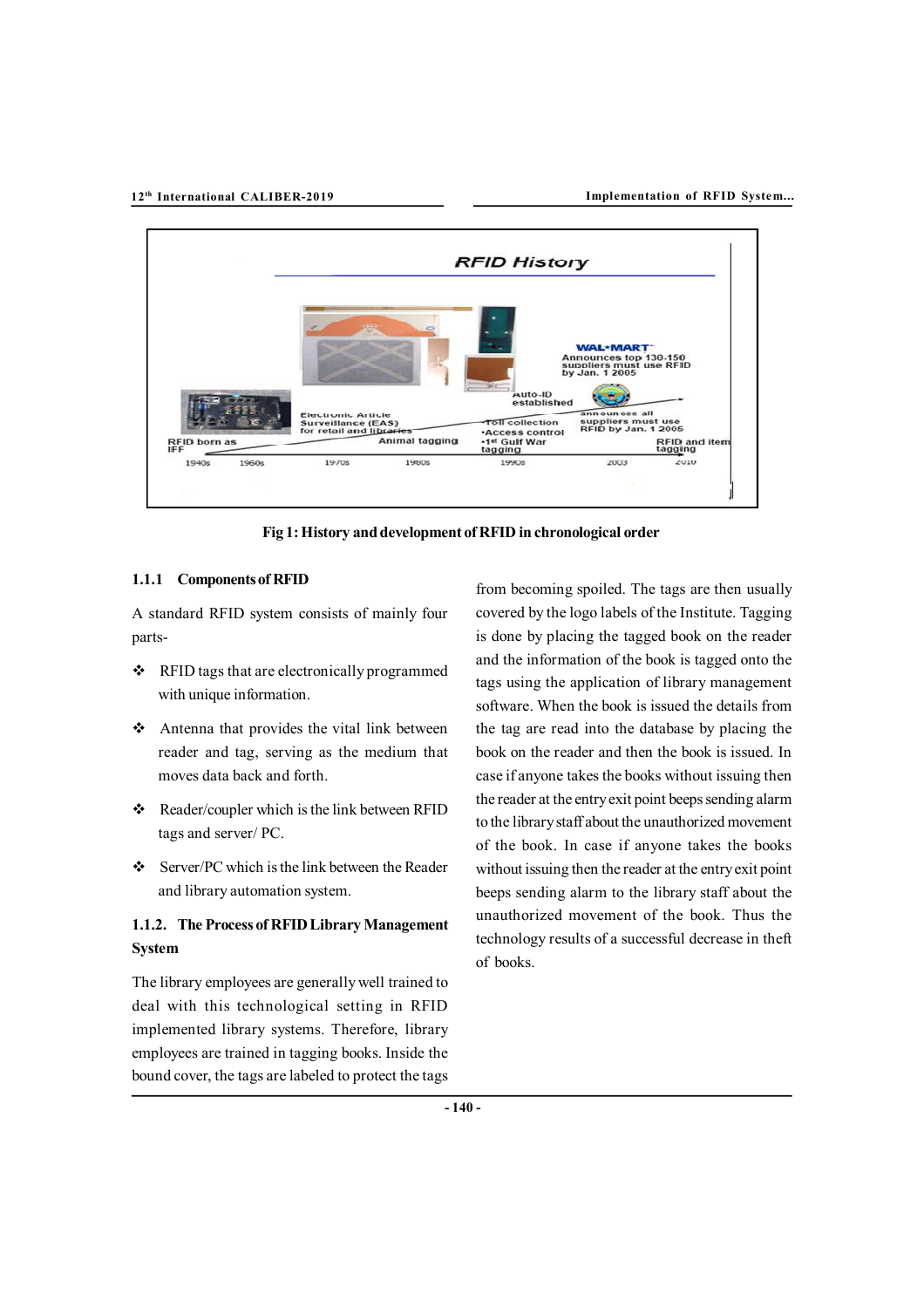

# **Fig 2: Diagrammatic representation of RFID implemented Library (Source: [https://www.rfid-library.com/\)](https://www.rfid-library.com/))**

## **2. University libraries of Assam:**

Assam has the largest network of higher education organizations throughout India's North-East region .There are two central universities, one deemed

university, twelve state universities and six private universities in Assam.

| Sr. No           | <b>University Name</b>                                | Year of Est. Status |              | <b>Library Name</b>                                                     |
|------------------|-------------------------------------------------------|---------------------|--------------|-------------------------------------------------------------------------|
| 1.               | Cotton University                                     | 1901                | <b>State</b> | Dr. Surjya kumar Bhuyan Library                                         |
| 2.               | Gauhati University                                    | 1948                | <b>State</b> | Krishna KantaHandique Library                                           |
| 3.               | Dibrugarh University                                  | 1965                | <b>State</b> | LakshminathBezbaruah Central Library                                    |
| $\overline{4}$ . | Assam Agricultural<br>University                      | 1969                | <b>State</b> | Reverand B M Pugh Central Library                                       |
| 5 <sub>1</sub>   | Assam University                                      | 1994                | Central      | Rabindra Library                                                        |
| 6.               | <b>Tezpur University</b>                              | 1994                | Central      | Central library, Tezpur University                                      |
| 7.               | Central Institute of<br>Technology, Kokrajhar         | 2006                | Deemed       | Central Library, Central Institute of<br>Technology, Kokrajhar          |
| 8.               | Krishna KantaHandique<br><b>State Open University</b> | 2007                | <b>State</b> | Central Library, Krishna Kanta Handique<br><b>State Open University</b> |
| 9.               | Assam Don Bosco University                            | 2008                | Private      | Assam Don Bosco University library                                      |
| 10 <sub>l</sub>  | <b>Bodoland University</b>                            | 2009                | <b>State</b> | ManoranjanLahari Central Library,<br><b>Bodoland University</b>         |

| Table 2: RFID Implemented university libraries of Assam |  |  |  |
|---------------------------------------------------------|--|--|--|
|---------------------------------------------------------|--|--|--|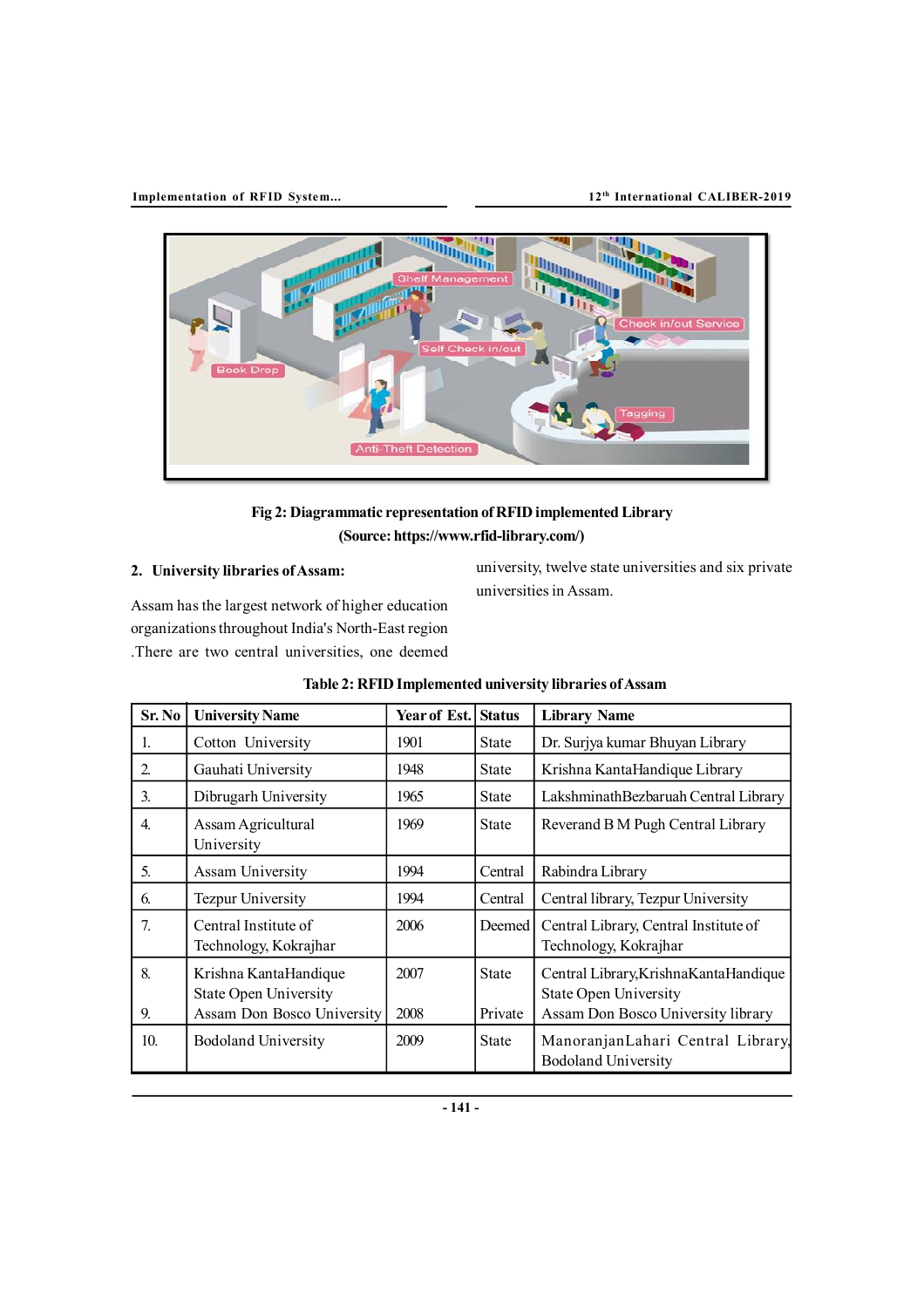**12th International CALIBER-2019 Implementation of RFID System...**

| 11. | Assam Down Town University                                      | 2010 | Private      | Hari Narayan DuttaBaruah Central<br>Library                                       |
|-----|-----------------------------------------------------------------|------|--------------|-----------------------------------------------------------------------------------|
| 12. | Assam Rajiv Gandhi University 2010<br>of Cooperative Management |      | <b>State</b> | Assam Rajiv Gandhi University of<br>Cooperative Management, Central<br>Library    |
| 13. | Assam Science and<br>Technology University                      | 2010 | <b>State</b> | Assam Science and Technology<br>University Library                                |
| 14. | SrimantaSankaradeva<br>University of Health Sciences            | 2010 | <b>State</b> | SrimantaSankaradeva University of<br>Health Sciences Library                      |
| 15. | Kaziranga University                                            | 2011 | Private      | Central Library, Kaziranga University                                             |
| 16. | Kumar Bhaskar Varma Sanskrit<br>and Ancient Studies University  | 2011 | <b>State</b> | Kumar Bhaskar Varma Sanskrit and<br>Ancient Studies University Central<br>Library |
| 17. | National Law University and<br>Judicial Academy, Assam          | 2012 | <b>State</b> | National Law University and Judicial<br>Academy Library                           |
| 18. | Assam Women's University                                        | 2013 | <b>State</b> | Assam Women's University Library                                                  |
| 19. | Mahapurusha Srimanta<br>Sankaradeva Viswavidyalaya              | 2014 | Private      | Central Library, Mahapurusha Srimanta<br>Sankaradeva Viswavidyalaya               |
| 20. | Krishnaguru Adhyatmik<br>Vishvavidyalaya                        | 2017 | Private      | Krishnaguru Adhyatmik<br>Vishvavidyalaya Library                                  |
| 21. | Royal Global University                                         | 2017 | Private      | Central Library, Royal Global University                                          |

(Source:<https://www.ugc.ac.in/oldpdf/Consolidated%20list%20of%20All%20Universities.pdf> as on 05.09.2019)

## **3. Scope and Limitation of the Study**

Out of total twenty one numbers of university libraries existed in Assam, only four libraries have been selected for the study due to non availability of RFID technology in the libraries. Again out of these four selected university libraries one library just has installed the RFID system but not implanted yet: therefore, this library is also excluded from the study. So, the study is confined only to the three university libraries of Assam.

## **4. Objectives of the Study**

1. To find out the RFID implementation status of the university libraries of Assam.

2. To find out the different types of security measures adopted by the surveyed libraries.

3. To find out to what extent surveyed libraries are implementing RFID in their libraries.

4. To find out the staff strength of the surveyed libraries to cope up with the RFID environment.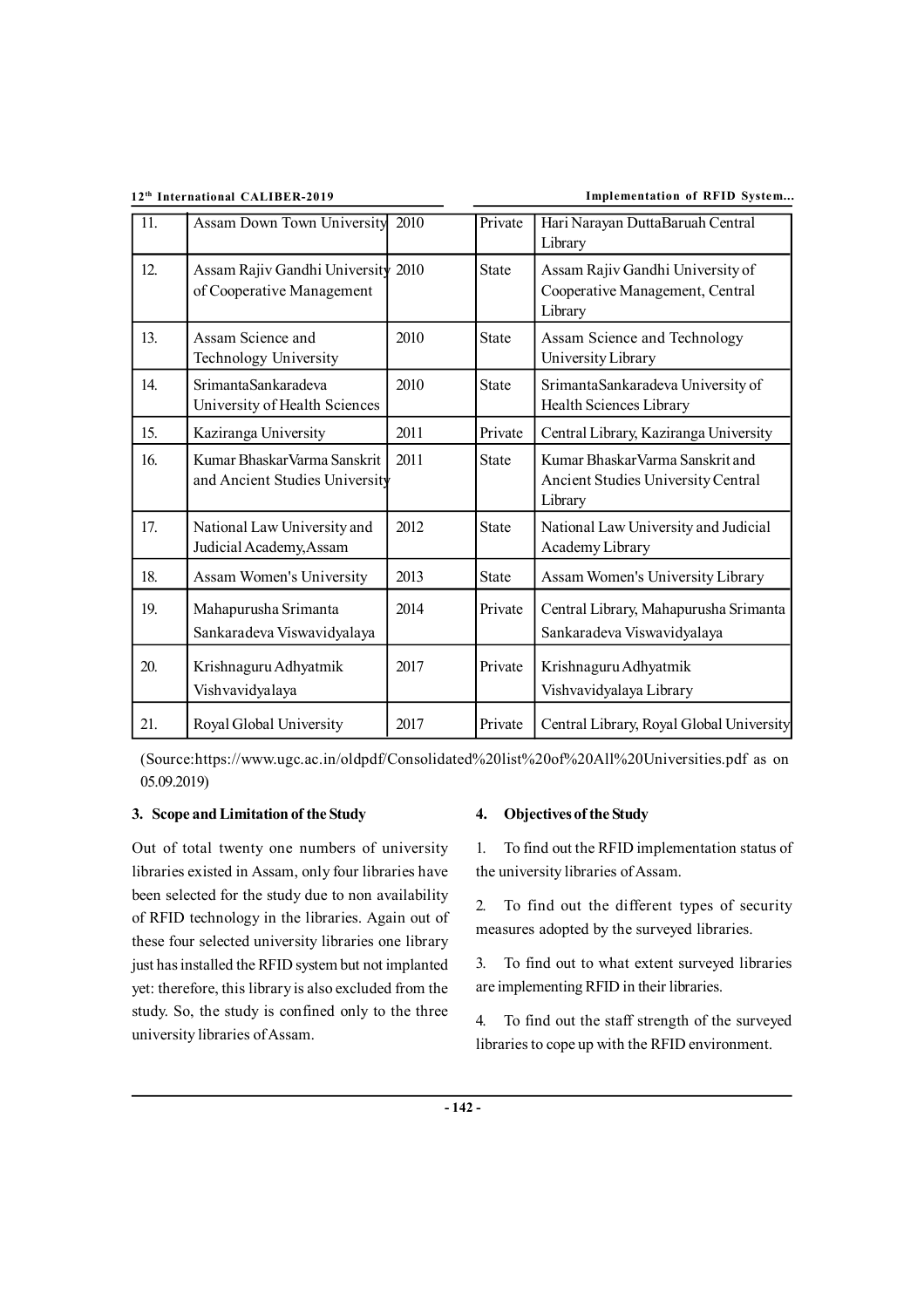## **5. Research Methodology**

To collect proper and correct information, survey method has been adopted. Questionnaires have been sent through e-mail to the respective librarians of the libraries to collect the data and 100% responses are received. The libraries have been visited personally also to verify the collected data. Based on the implementation of RFID system in the university libraries following three libraries have been selected for the study and data has also been collected accordingly.

| Sl no.                        | Name of The University                                            | <b>Status</b>             | Name of The Library                                                    |
|-------------------------------|-------------------------------------------------------------------|---------------------------|------------------------------------------------------------------------|
|                               | Krishna KantaHandiqui State Open<br>University (KKHSOU), Guwahati | State university<br>State | Central Library, Krishna KantaHandiqui<br>Open University (CL, KKHSOU) |
| $\mathfrak{D}_{\mathfrak{p}}$ | Central Institute of Technology, (CIT)<br>Kokrajhar               | Deemed University         | Central Library, CIT (CL,CIT)                                          |
|                               | Assam Don Bosco University,<br>(ADBU) Guwahati                    | Private university        | Assam Don Bosco University<br>Library (ADBU Lib)                       |

### **6. Data Analysis And Interpretation:**

Based on the data collected from the surveyed libraries following analysis and interpretation has been done-

| <b>Sl. No.</b>   | <b>Name of the University Library</b>                                   | <b>Status of RFID Implementation</b> |
|------------------|-------------------------------------------------------------------------|--------------------------------------|
| 1.               | Dr. Surjyakumar Bhuyan Library                                          | N/A                                  |
| 2.               | Krishna KantaHandique Library                                           | N/A                                  |
| 3.               | LakshminathBezbaruah Central Library                                    | N/A                                  |
| $\overline{4}$ . | Reverand B M Pugh Central Library                                       | N/A                                  |
| 5.               | Rabindra Library                                                        | N/A                                  |
| 6.               | Central library, Tezpur University                                      | N/A                                  |
| 7.               | Central Library, Central Institute of Technology,<br>Kokrajhar          | <b>FULLY IMPLEMENTED</b>             |
| 8.               | Central Library, Krishna Kanta Handique<br><b>State Open University</b> | PARTIALLY IMPLEMENTED                |

| Table 3: Status of RFID implementation in the university libraries of Assam |  |  |
|-----------------------------------------------------------------------------|--|--|
|                                                                             |  |  |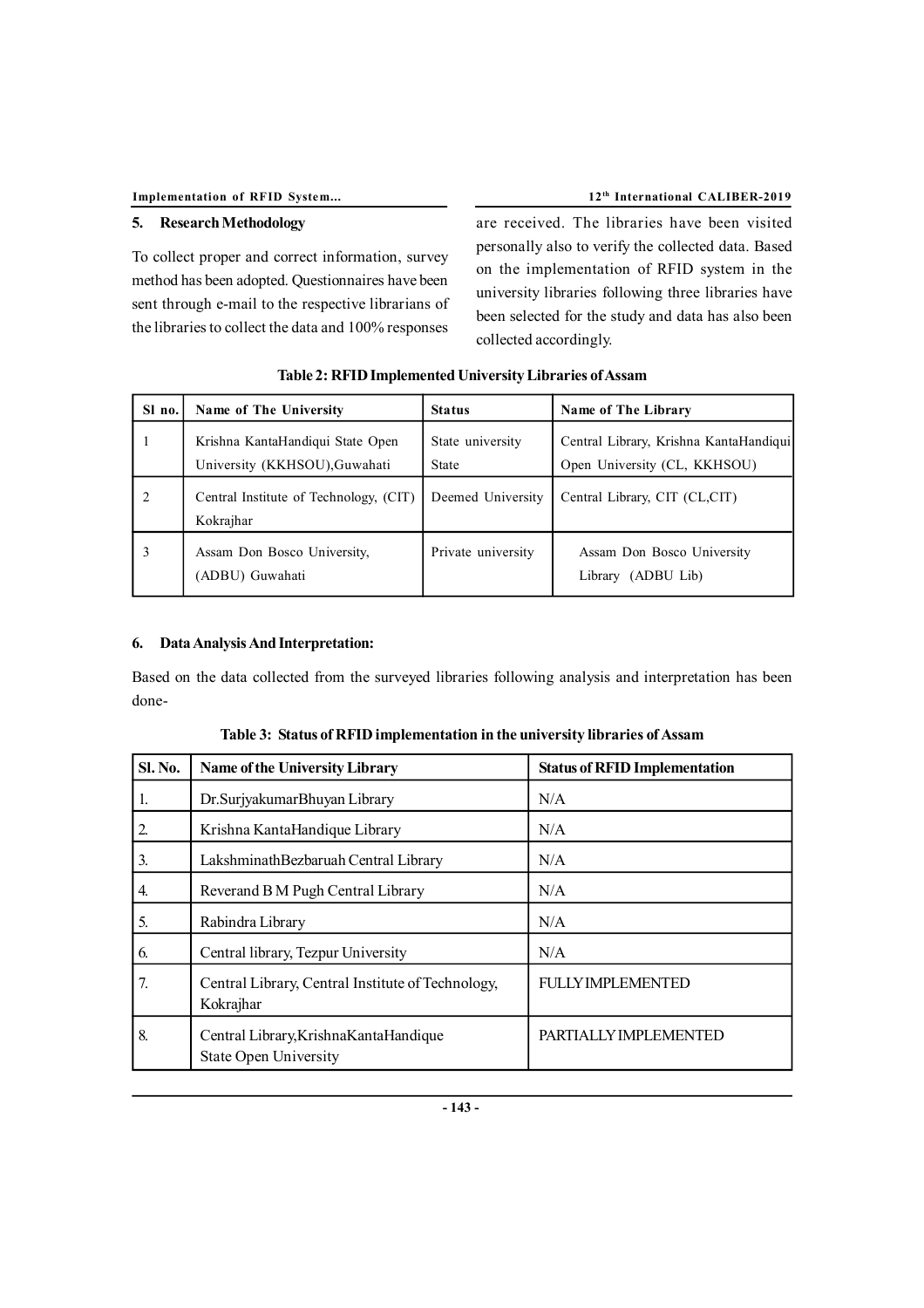**12th International CALIBER-2019 Implementation of RFID System...**

| 9.  | Assam Don Bosco University library                                             | PARTIALLY IMPLEMENTED                     |
|-----|--------------------------------------------------------------------------------|-------------------------------------------|
| 10. | ManoranjanLahari Central Library,<br><b>Bodoland University</b>                | N/A                                       |
| 11. | Hari Narayan DuttaBaruah Central Library                                       | N/A                                       |
| 12. | Assam Rajiv Gandhi University of<br>Cooperative Management, Central Library    | N/A                                       |
| 13. | Assam Science and Technology University Library                                | N/A                                       |
| 14. | SrimantaSankaradeva University of Health Sciences Library                      | N/A                                       |
| 15. | Central Library, Kaziranga University                                          | N/A                                       |
| 16. | Kumar Bhaskar Varma Sanskrit and Ancient Studies<br>University Central Library | N/A                                       |
| 17. | National Law University and Judicial Academy Library                           | RFID Installed but not<br>Implemented yet |
| 18. | Assam Women's University Library                                               | N/A                                       |
| 19. | Central Library, Mahapurusha Srimanta<br>Sankaradeva Viswavidyalaya            | N/A                                       |
| 20. | KrishnaguruAdhyatmikVishvavidyalaya Library                                    | N/A                                       |
| 21. | Central Library, Royal Global University                                       | N/A                                       |

• N/A= Not available



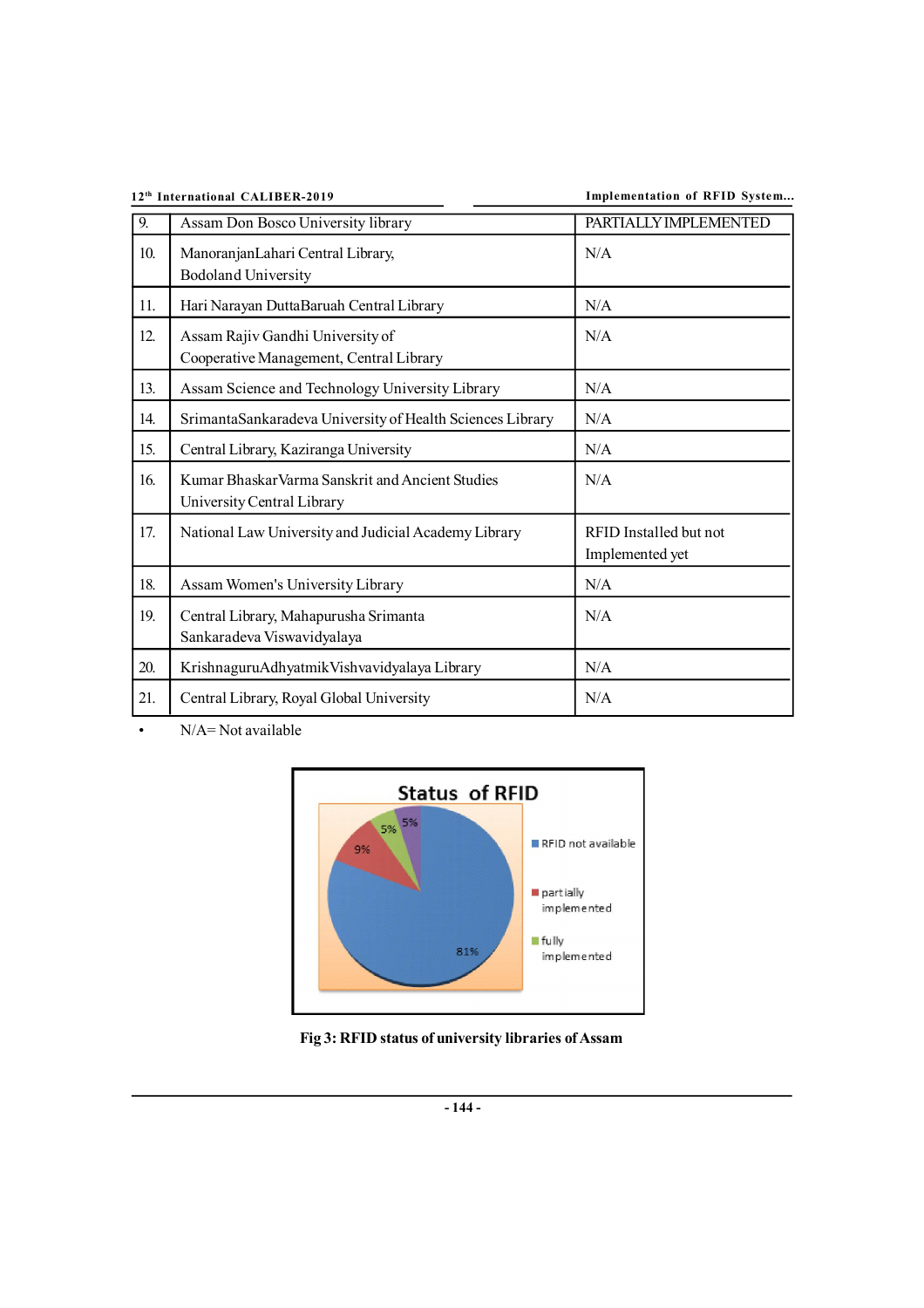From the Fig 3 it is clear that only 5% university library of Assam has fully implemented RFID system, while 81% libraries do not have a RFID automated system. On the other hand 9% library has

implemented partially RFID in the university libraries of Assam. From this observation it is easily find out that maximum numbers of university libraries don't have adopted RFID system in their libraries.

| Name of the library |                   |          |                |
|---------------------|-------------------|----------|----------------|
| Collection type     | <b>CL, KKHSOU</b> | CL,CIT   | <b>ADBULib</b> |
| <b>Books</b>        | 18,258            | 1,18,845 | 24,000         |
| Journals            | 35                | 0        | 75             |
| Magazines           | 2563              | 12       | 25             |
| Theses              | 17                |          | 30             |

 **Table 4: Print collection of the surveyed libraries (N=3)**

Table 4 shows that central library, CIT has the highest book collection, whereas, ADBU Lib has the highest journals and theses collection than that of the two libraries. In case of Magazines, central library, KKHSOU has the highest numbers of magazines subscribed in comparison to the two other libraries.

| Table 5: LMS used by the surveyed libraries(N=3) |  |  |
|--------------------------------------------------|--|--|
|                                                  |  |  |

| Name of the LMS     | <b>No of University</b> | <b>Libraries</b> |
|---------------------|-------------------------|------------------|
| SOUL <sub>2.0</sub> |                         |                  |
| Koha                |                         |                  |
| Any other           | Nil                     |                  |



**Fig 4: LMS used by the surveyed libraries**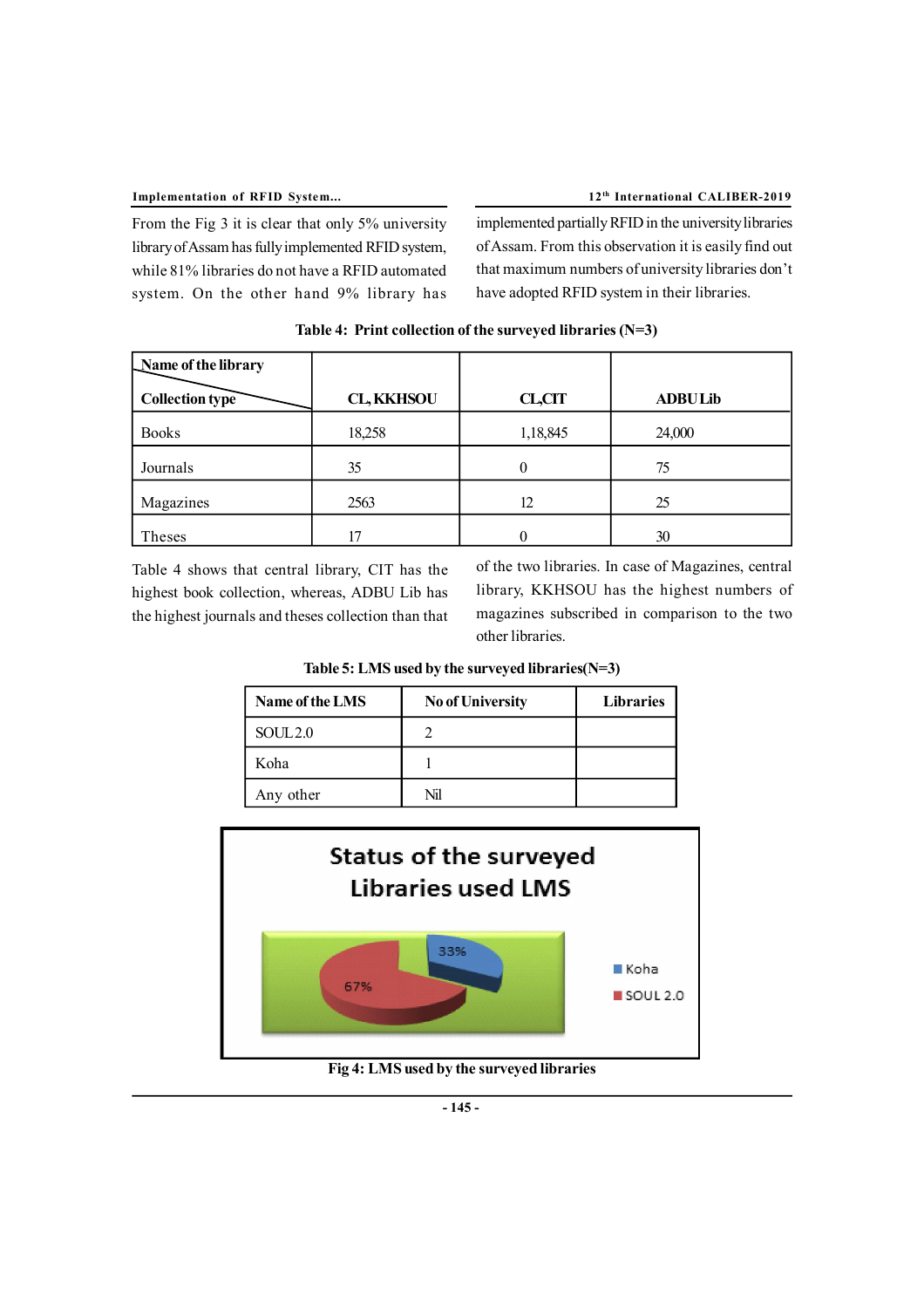From the Table 5 and Fig 4 it is clear that Soul 2.0 software is used by 67% ( 2 NOS.) of university libraries, whereas only 1 library (33%) is using Koha Library Management Software (LMS).

| Range (No. of books issued) | <b>Name of the of Libraries</b> |
|-----------------------------|---------------------------------|
| $1-50$                      | <b>CL,KKHSOU</b>                |
| 51-100                      | Nil                             |
| 101-150                     | CL,CIT                          |
| 151-200                     | Nil                             |
| 200-250                     | <b>ADBU Lib</b>                 |

**Table 6: Per day circulation of books in the surveyed libraries (N=3)**

 Table 6 shows that number of books issued by the surveyed libraries are all different in ranges. It can easily be observed from this table that ADBU Lib has the highest number of books issued per day to its users, on the other hand, CL, KKHSOU has the lowest number of books issued to its users per day.

 **Table 7: Establishment and RFID installation year of surveyed libraries**

| Name of the library | <b>Establishment</b> year | <b>RFID</b> installation year |
|---------------------|---------------------------|-------------------------------|
| CL.CIT              | 2006                      | 2010                          |
| <b>CL,KKHSOU</b>    | 2007                      | 2014                          |
| ADBU Lib            | 2008                      | 2019                          |



 **Fig 5: Establishment and RFID installation year of surveyed libraries**

IT can easily be found out from the Fig 5 that though Central Library, CIT was established earlier in comparison to the other two university libraries but within four years of its establishment the institute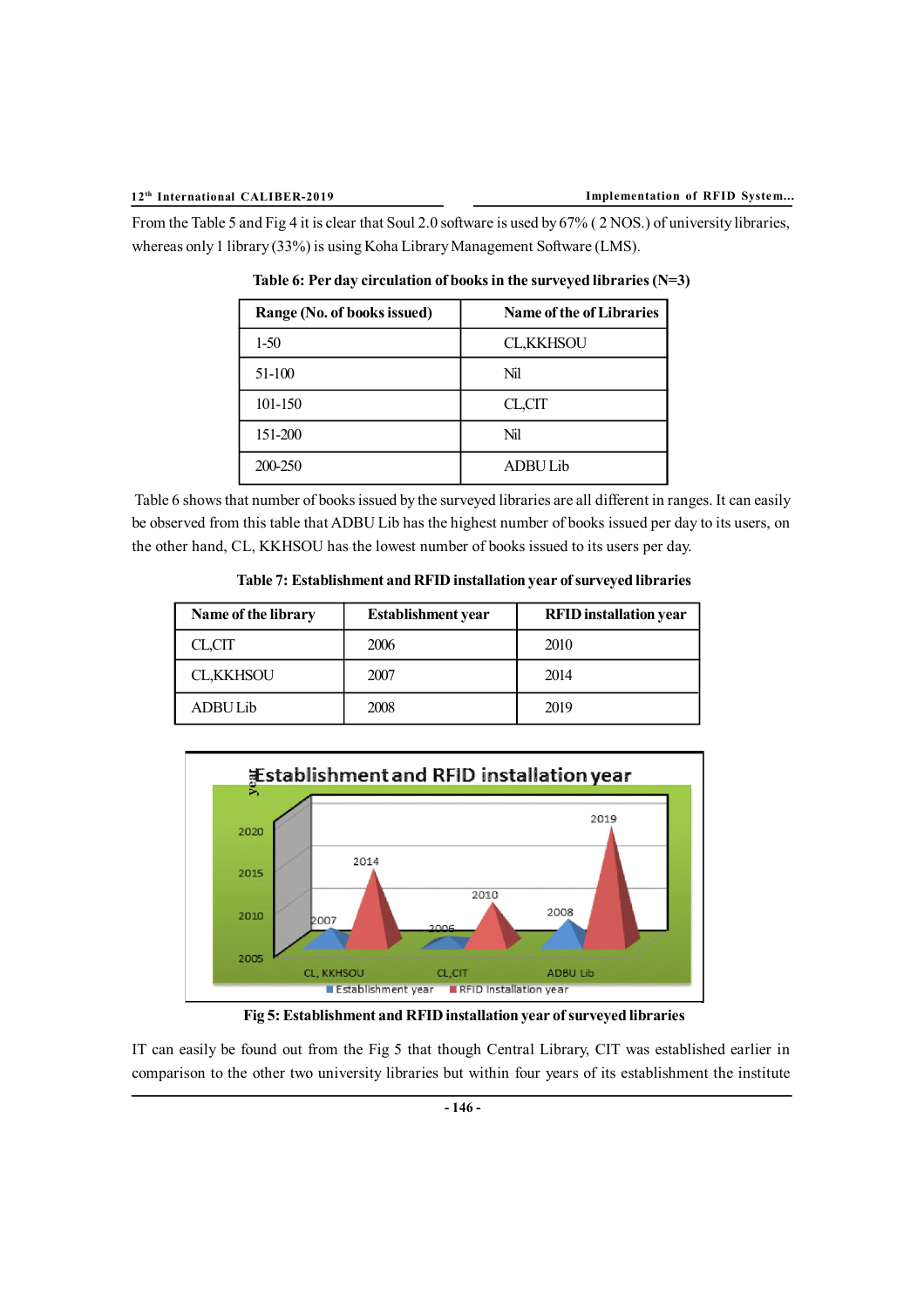installed and implement RFID in its library. While ADBU Lib takes almost ten years from its establishment to install and implement RFID in its Library. Again CL, KKHSOU needs five years to adopt RFID system from date of its establishment.

| Status of RFID implementation | No. of surveyed libraries |
|-------------------------------|---------------------------|
| Fully implement               |                           |
| Partially implement           |                           |

**Table 8: Status of RFID implementation in the surveyed libraries**

Table 8 shows that out of total three libraries surveyed for the study, only one library has fully implemented RFID system while other two libraries have implemented partially the RFID system.



**Fig 6: Surveyed libraries adopted traditional security system**

Fig 6 shows that most of the surveyed university libraries have adopted traditional security system for the security of the libraries. However, Security guards employed to patrol and ID card  $\&$  access authorization process has been available only in one library.



**Fig 7: Surveyed libraries adopted electronic security system**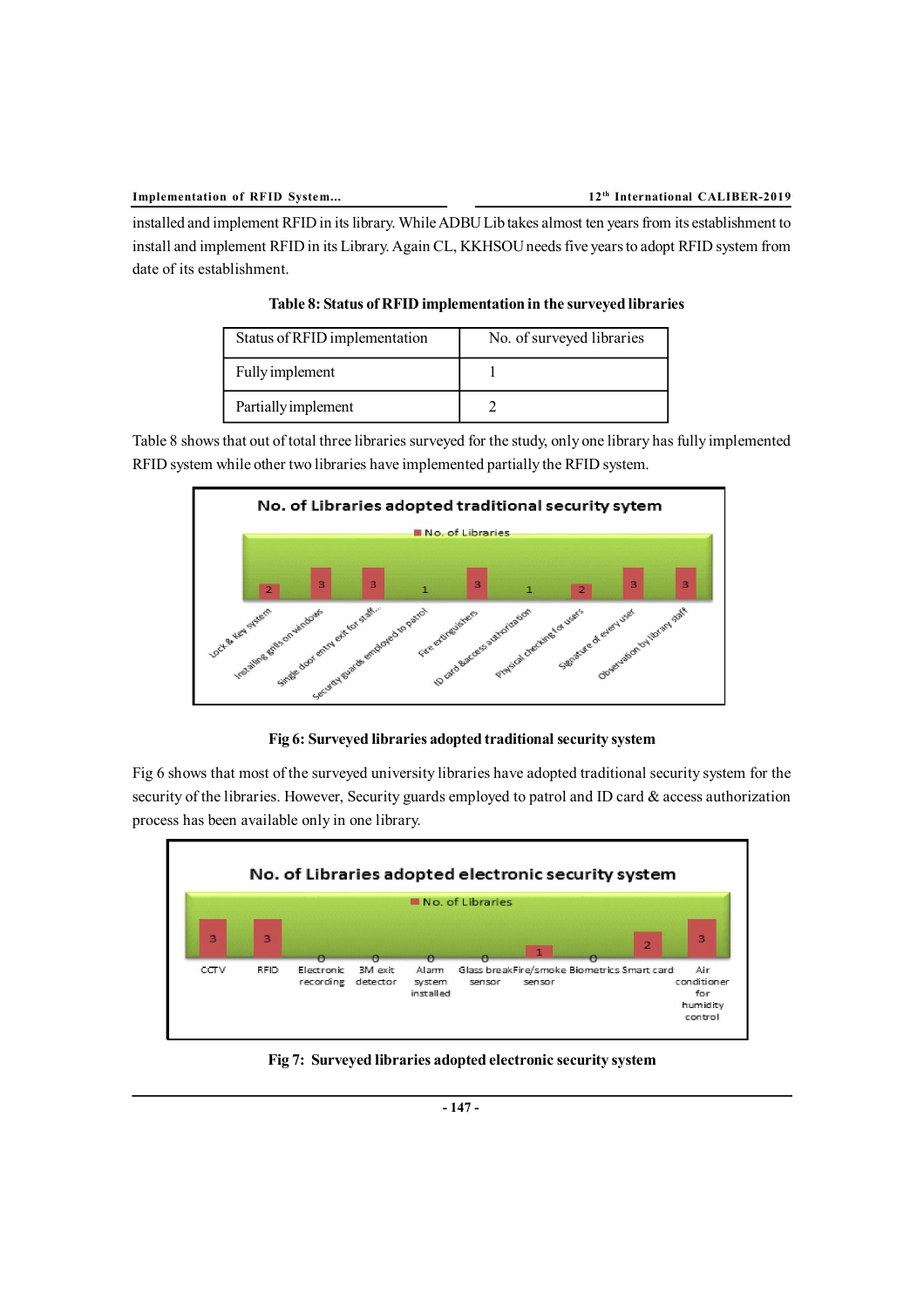Fig 7 shows that all the three surveyed libraries have CCTVs, RFID and air conditioner for humidity control system but most of the electronic security systems are not available in the surveyed libraries. Fire/smoke sensor have been adopted by only one library smart cards are available in two university

| <b>Services</b>                     | No. of libraries            |  |
|-------------------------------------|-----------------------------|--|
| <b>Self Return</b>                  | 2                           |  |
| Combined issue return               | 3                           |  |
| Fine payment                        |                             |  |
| Automatic sorting                   |                             |  |
| Security                            | 2                           |  |
| Stock management/Stock verification | $\mathcal{D}_{\mathcal{A}}$ |  |
| Accessioning                        |                             |  |

 **Table 9: RFID based services provided by surveyed libraries (N=3)**

libraries.



**Fig 8 :RFID based services provided by surveyed libraries**

Table 9 shows that no single surveyed library is providing automatic sorting service, while only one library is providing fine payment service through RFID system. On the other hand combined issue return service and accessioning services are providing by all the three surveyed libraries. Self return, security and stock management/stock

verification services through RFID system have been providing by two surveyed libraries.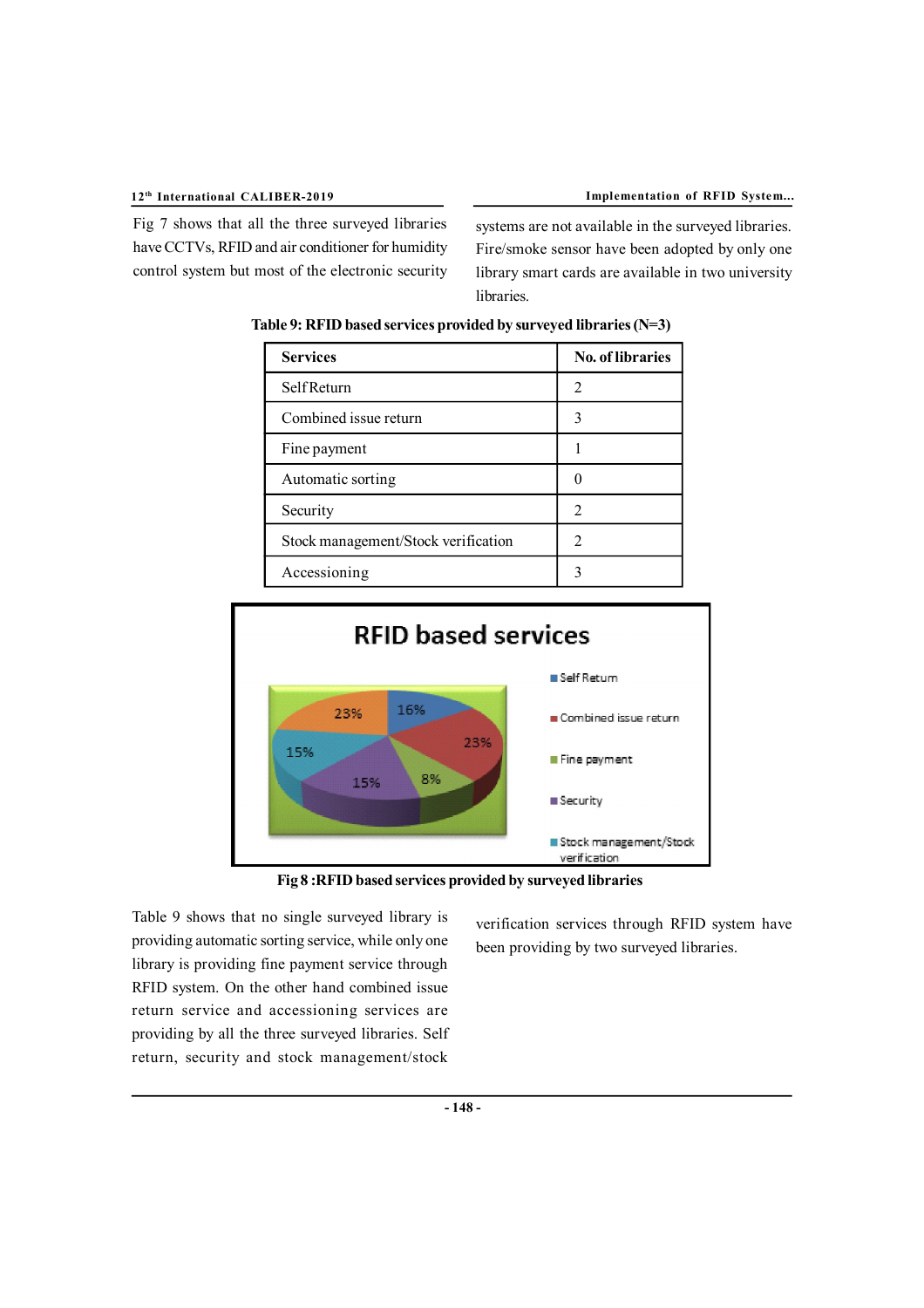**Implementation of RFID System... 12<sup>th</sup> International CALIBER-2019** 

| Table 10: Objectives of Using RFID in Libraries (N=3) |                   |         |                |
|-------------------------------------------------------|-------------------|---------|----------------|
| Name of the Libraries $\rightarrow$                   | <b>CL, KKHSOU</b> | CL, CIT | <b>ADBULib</b> |
| <b>Objectives</b>                                     |                   |         |                |
| Self-Check-in/out                                     |                   |         | X              |
| Return items to shelf more quickly                    | X                 |         | V              |
| Increase security                                     |                   |         | X              |
| Reduce theft                                          |                   |         | X              |
| Increased equipment reliability                       | X                 | X       | X              |
| Better inventory control                              |                   |         | V              |
| Faster processing of new materials                    |                   |         | $\mathcal{N}$  |
| Track materials more accurately                       |                   |         |                |

Table 10 shows various objectives for which surveyed libraries have adopted RFID system in the respective libraries. It shows that most of the objectives (except some) are same for all the three libraries.

| Name of the Libraries $\rightarrow$ | <b>CL, KKHSOU</b> | CL, CIT | <b>ADBULib</b> |
|-------------------------------------|-------------------|---------|----------------|
| $\downarrow$ Components             |                   |         |                |
| RFID tags                           | V                 | V       | V              |
| Self-check-in/out station           | V                 | V       | X              |
| Staff check-in/out station          | V                 | V       | V              |
| RFID smart card                     | V                 | V       | V              |
| UPS for power backup                | V                 | V       | V              |
| RFID handled reader                 | X                 | X       | V              |
| Antenna                             | V                 | V       | V              |
| Server                              | V                 | V       | V              |
| RFID label printer                  | X                 | X       | V              |
| Security gate                       | V                 | V       | X              |

**Table 11: Surveyed Libraries having RFID components (N=3)**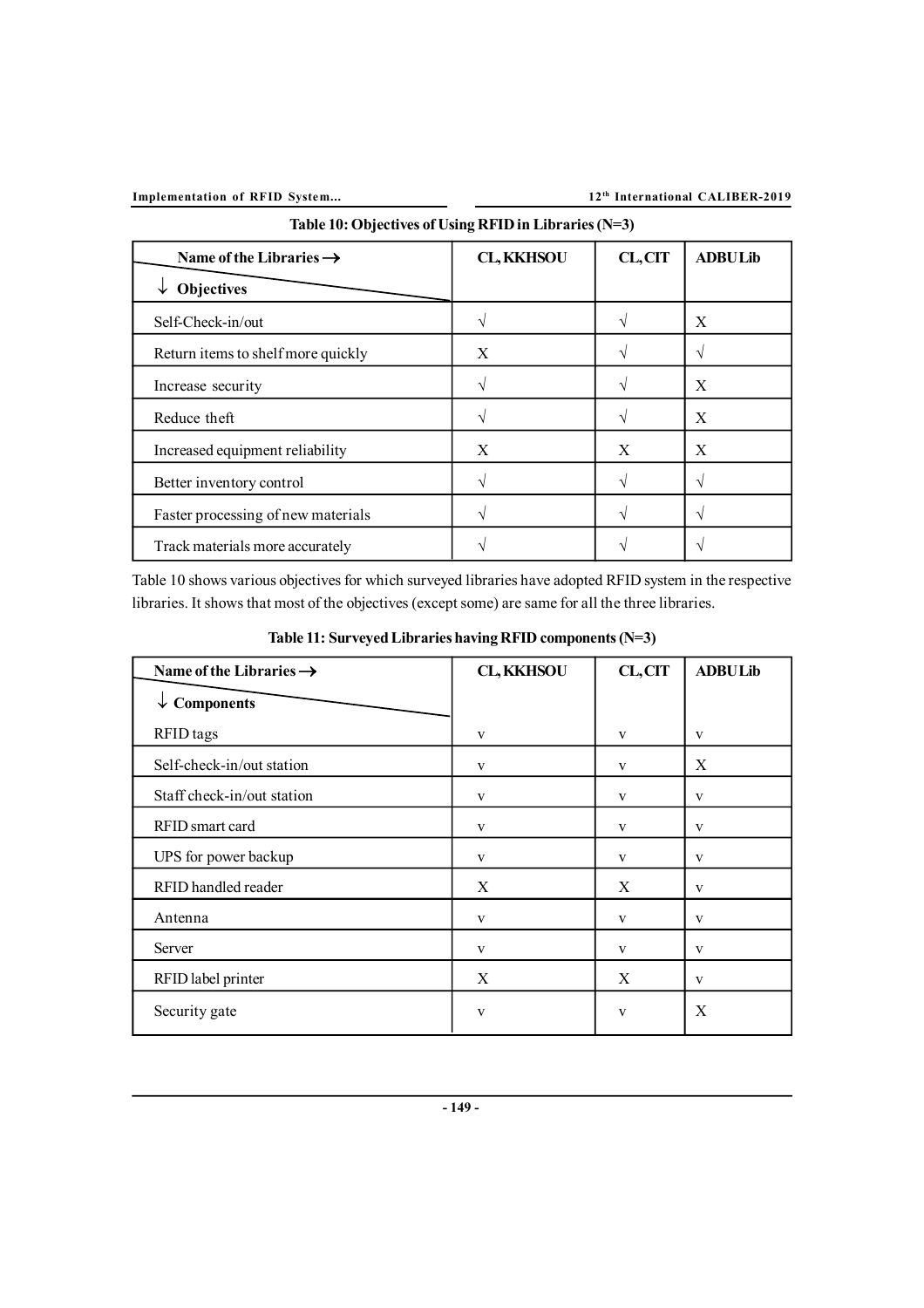Table 11 shows that RFID handler reader and RFID label printer is not available in CL, KKHSOU and CL, CIT but the other components of RFID are present in these two libraries. On the other hand Self-check-in/out station and Security gate are not available in ADBU Lib.

| <b>Name of the Libraries</b> | <b>Professional staff</b> | Nonprofessional staff | <b>RFID</b> trained staff |
|------------------------------|---------------------------|-----------------------|---------------------------|
| <b>CL,KKHSOU</b>             |                           |                       |                           |
| CL,CIT                       | 4                         |                       |                           |
| ADBU Lib                     |                           |                       |                           |







It is clear from Fig 9 that though CL, KKHSOU has the least number of libraries in comparison to the other two surveyed libraries yet all the staff of this respective library is well trained to cope up with the RFID based system of the library.

| Table 13: Total Cost of installing and Implementing RFID in College Libraries $(N=3)$ |  |
|---------------------------------------------------------------------------------------|--|
|                                                                                       |  |

| (Amount in Rs.) | No. of surveyed libraries |
|-----------------|---------------------------|
| $10-20$ Lakh    |                           |
| $21-30$ Lakh    |                           |
| 31-40 Lakh      |                           |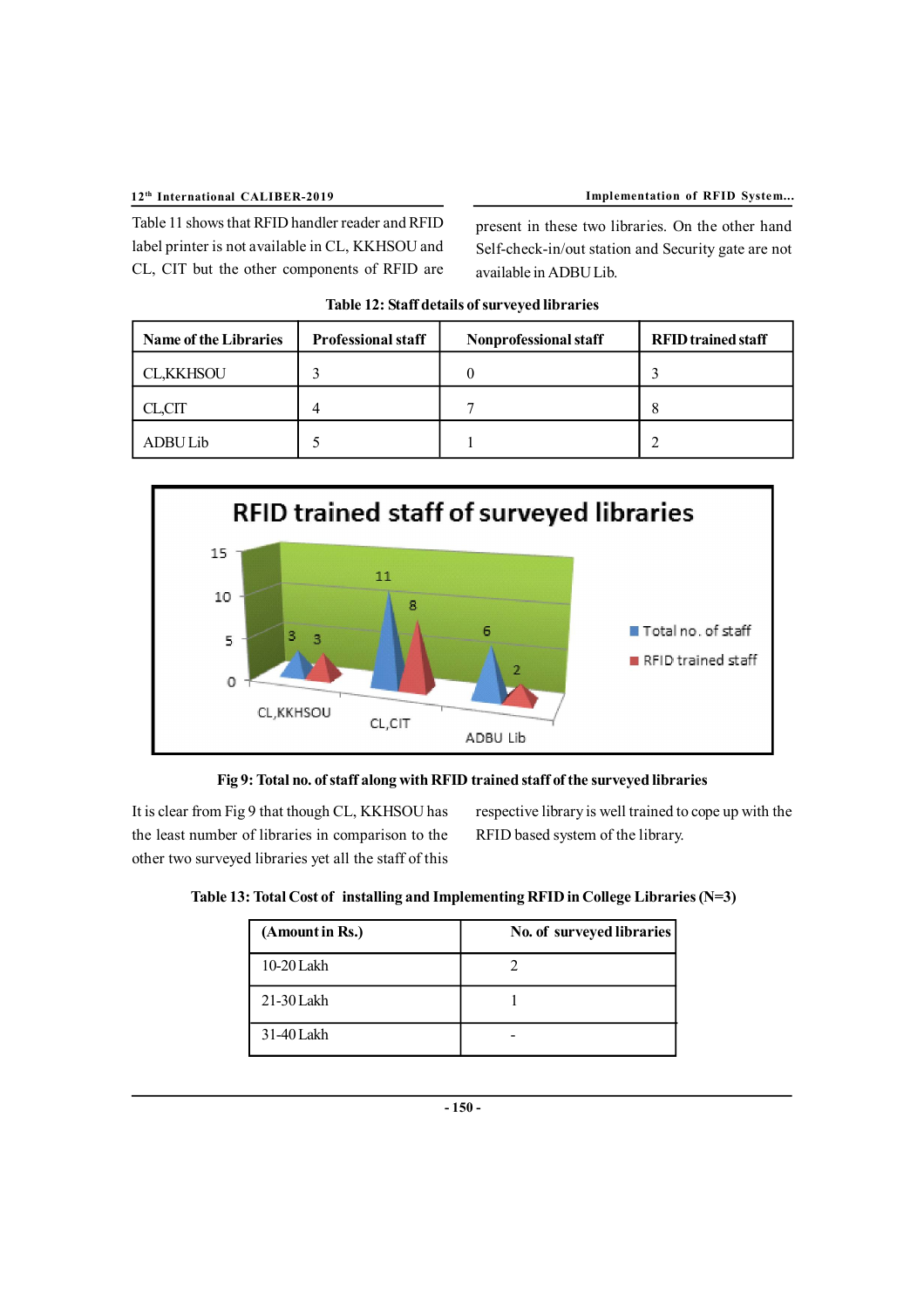

**Fig 10: Installation and implementation cost of RFID in the surveyed libraries**

From the 13 and Fig 10 it is found that most of the surveyed libraries have spent almost Rs. 10-20 lakh for installing and implementing RFID technology in their libraries. However, the cost will be high if the collection of the library will be increased as more tags need for more collection.

## **7. Major Findings and Suggestions**

The researcher has found out some major findings along with some suggestions that are relevant to the study. These are-

- Though in Assam twenty one Universities (including central, state, deemed and private) are there but only three numbers of universities have implemented RFID in the respective libraries and one library has installed RFID recently but no library works are done through the RFID system. This is happening due to the high cost of the RFID system. The UGC, other govt. agencies and MHRD should look this matter seriously and should release fund for installing and implementing RFID in the university libraries of Assam.
- It is seen that Assam Don Bosco University is the first private university of not only Assam but also of the whole entire North East to

implement RFID system in their library. The other private universities of Assam should be inspired from ADBU Lib and should implement RFID in their respective libraries as RFID is considered the most powerful security system in today's context.

- All the surveyed libraries have a good collection of print documents. But the libraries should also subscribe adequate number of e documents to serve its user community in a better way.
- $\cdot \cdot$  It is observed during the study that most of the university libraries (except the private universities) prefer SOUL 2.0 as it is well and more compatible to the RFID system than that of the other library management software. If possible the competent authorities of SOUL 2.0 make free this software to the private university of Assam also.
- $\bullet$  During the study it is observed that ADBU Lib has the highest number of book issued to the students than that of the other two libraries. It is because of the students' need and awareness towards the use of library collection and services that is provided by the library staff at every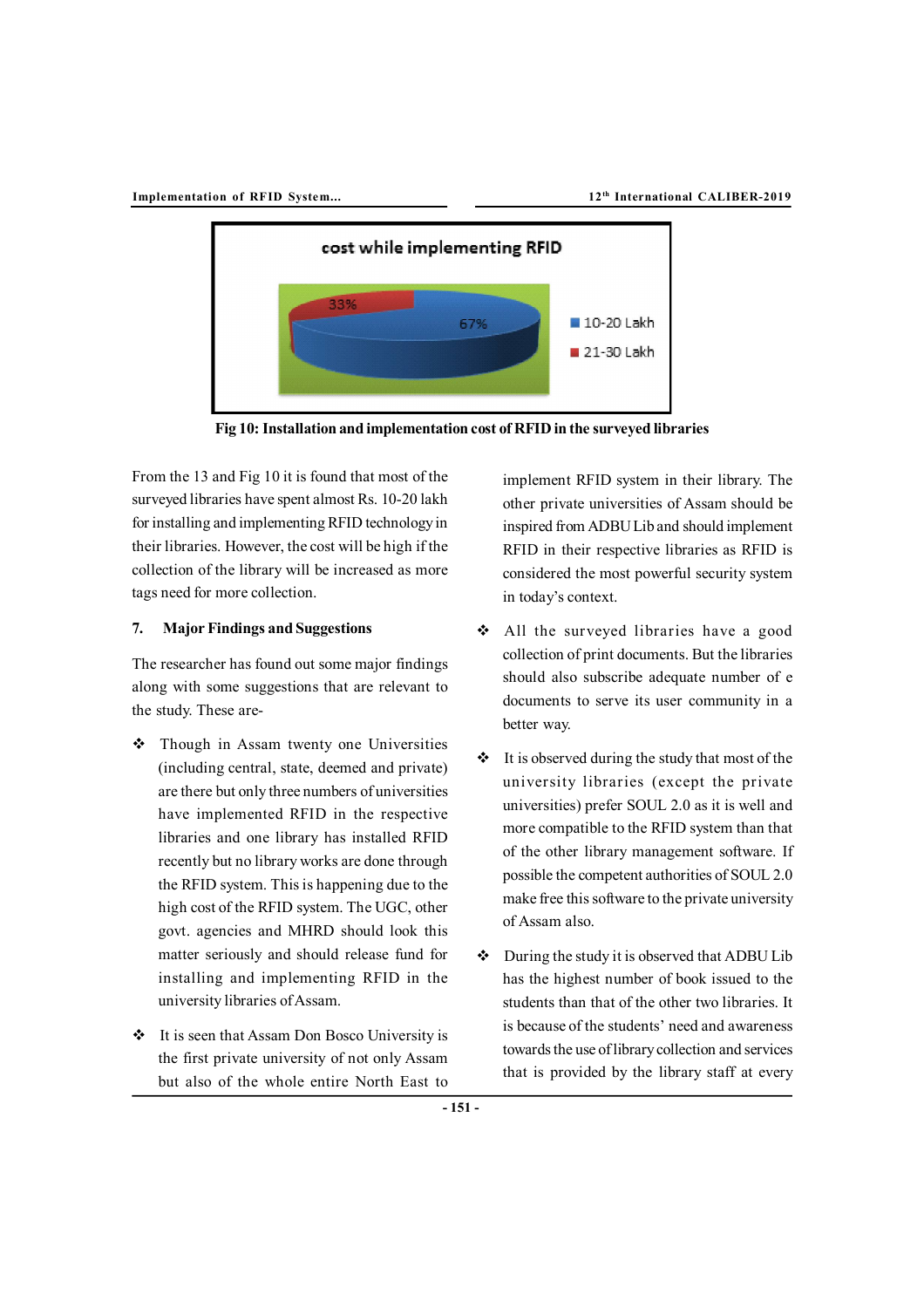- time as and when students demand. The other university libraries should also develop reading habit among the students of their respective libraries and should make them aware about the library services and collection too. Installing and implementing new technologies like RFID system attract library users towards the library. Proper services provided through this technologies to users not only increase the numbers of library users but also make the library collection safe from any unauthorized act.
- $\div$  Before the year 2000 six numbers of universities along with its libraries are established in Assam. But not a single library from this list has adopted RFID in their libraries. The university authority should consider this matter seriously and inform the higher authority for adopting RFID within a short time to avail the facilities of RFID as huge numbers of users are using these libraries every day.
- $\div$  Though the surveyed libraries are adopting most of the traditional security measures but in case of electronic security system only CCTVs and RFID have been applied by most of the respective libraries. As these libraries are adopting new technologies to reduce work load to make the library safe from any hazards, therefore, these libraries should also adopt the other security measures and all RFID components to make the library modernize as well as more safe.
- $\div$  The surveyed libraries should increase the staff strength to provide better services to its users. The university authority and other respective higher authority should fill-up all the vacancies in the libraries and should create more

professional posts in the surveyed libraries to reduce the work load of the staff. Proper training must be provided on timely basis to all the newly appointed as well as existing staff of the university libraries of Assam to cope up with RFID based environment.

#### **8. Conclusion**

Though the RFID technology is quite good and has lots of advantages over barcode and other technologies used by the university libraries of Assam yet due to its high price it is not implemented in overall university libraries of Assam. Due to its application and standardizations RFID is considered as the most convenient electronic security system by the higher institution libraries of the world. Though the maximum numbers of universities of Assam were established a decade ago, yet they are unable to understand the efficiency, effectively and user friendly measures of RFID only because of proper knowledge on it. Again some of the library staff of the university libraries of Assam feels difficult to cope with ICT environment and they are not interested to work under a RFID based environment. Proper training and awareness program on RFID make these staff tension free to work with a RFID based system. The major changes brought about in libraries by RFID technology are detection of robbery, safety, time reduction, etc. RFID saves time in circulation as well as stock management and other library works which decreases the work load of library staff and the staff can be deployed in some other innovative works of the library. Though cost is considered the major factor for RFID implementation in libraries but ultimate solution to avoid theft and other time consuming issues of any kind of library will be revealed by RFID only. Due to